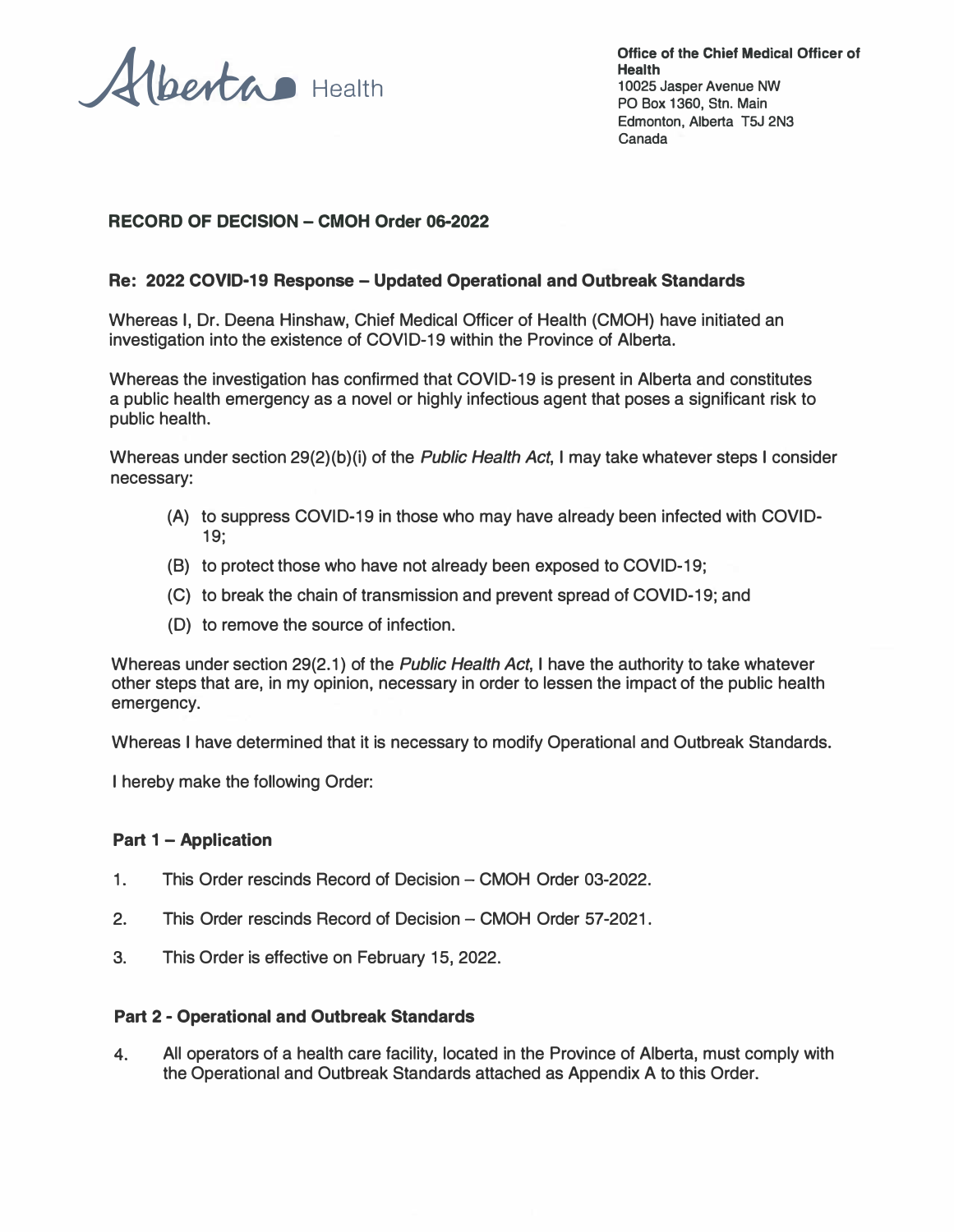- **5. For the purposes of this Order, a "health care facility'' is defined as:**
	- **(a) an auxiliary hospital under the** *Hospitals Act;*
	- **(b) a nursing home under the** *Nursing Homes Act;*
	- **(c) a designated supportive living accommodation or a licensed supportive living accommodation under the** *Supportive Living Accommodation Licensing Act;*
	- **(d) a lodge accommodation under the** *Alberta Housing Act;* **and**
	- **(e) any facility in which residential hospice services are offered or provided by Alberta Health Services or by a service provider under contract with Alberta Health Services.**

#### **Part 3 - General**

- **6. The Chief Medical Officer of Health may exempt an operator of a health care facility as defined in section** 4 **of this Order from the application of section** 5 **of this Order.**
- 7. **If a section of this Order is inconsistent or in conflict with a provision in Record of Decision - CMOH Order 02-2022 , the sections in this Order apply to the extent of the inconsistency or conflict.**
- **8. This Order, or any Part of this Order, remains in effect until rescinded by the Chief Medical Officer of Health.**

**Signed on this** \_f\_ **day of February, 2022 .**

**Deena Hinshaw, MD Chief Medical Officer of Health** 

Hbertan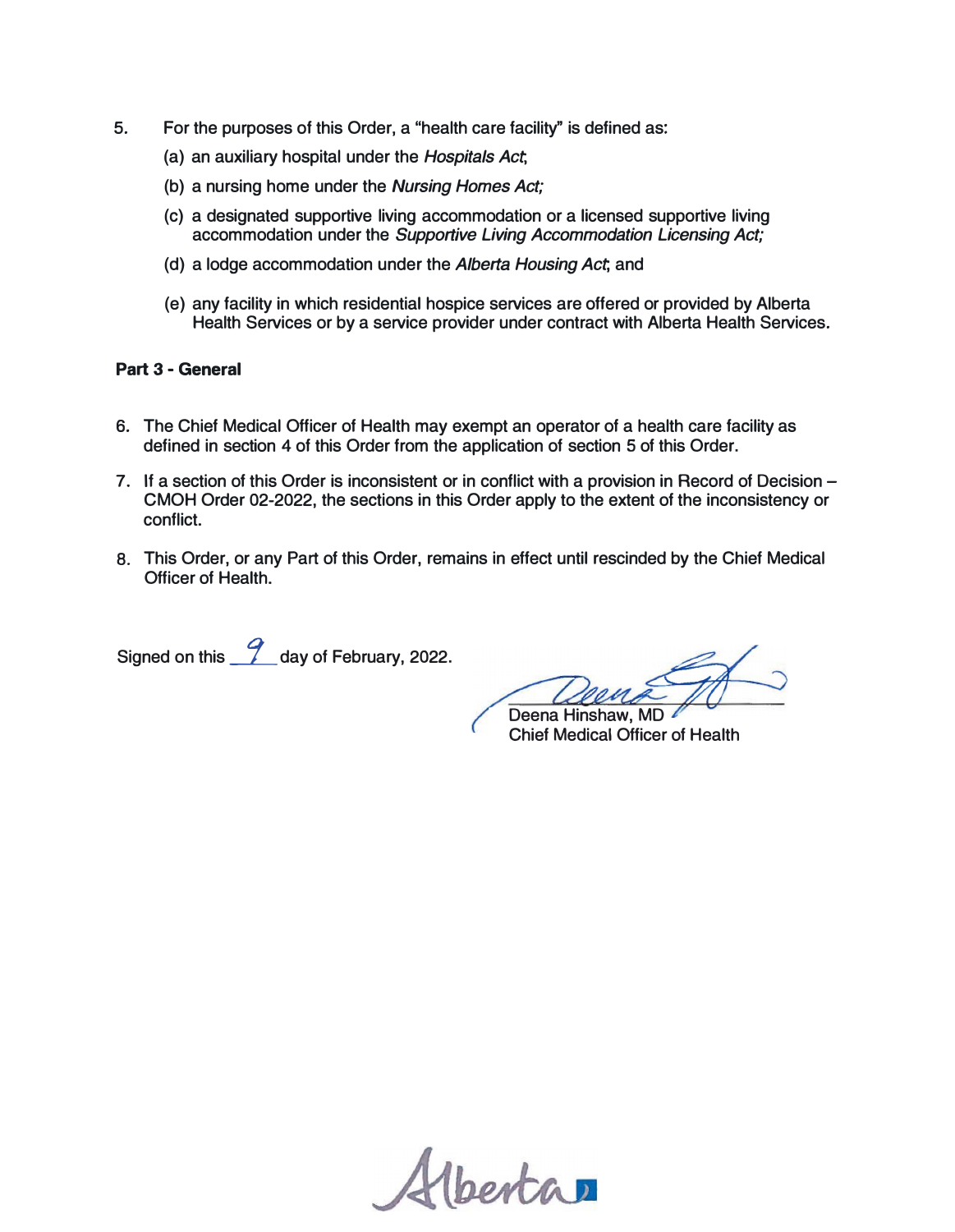Alberta

**Document:** Appendix A to Record of Decision – CMOH Order 06-2022

**Subject:** Updated Operational and Outbreak Standards for Licensed Supportive Living, Long-Term Care and Hospice Settings under Record of Decision –CMOH Order 06-2022.

**Date Issued:** February 09, 2022

**Scope of Application:** As per Record of Decision –CMOH Order 06-2022.

**Distribution:** All licensed supportive living (including group homes and lodges), long-term care (nursing homes and auxiliary hospitals) and facilities offering or providing a residential hospice service model.

#### Updated Content

\*Updates have been highlighted throughout Appendix

- Updated COVID-19 Continuing Care Daily Checklist (LTC/DSL/Hospice Staff, Service Providers, Students and Volunteers) (pg.8)
- Management of Residents upon Return from Absence has been updated to be applicable to only not fully immunized residents (pg. 9).
- Remove requirements for group home operators to contact the AHS Coordinated COVID-19 response line (pg. 10).
- Staff are no longer limited to working within one single congregate setting in the case of an outbreak. (pg. 11).
- Appendix 3: Management of Licensed Supportive Living Resident COVID-19 Test Results updated to include direction for fully and not fully immunized residents (pg. 16).
- Quarantine for not fully immunized residents shortened to 10 days (throughout)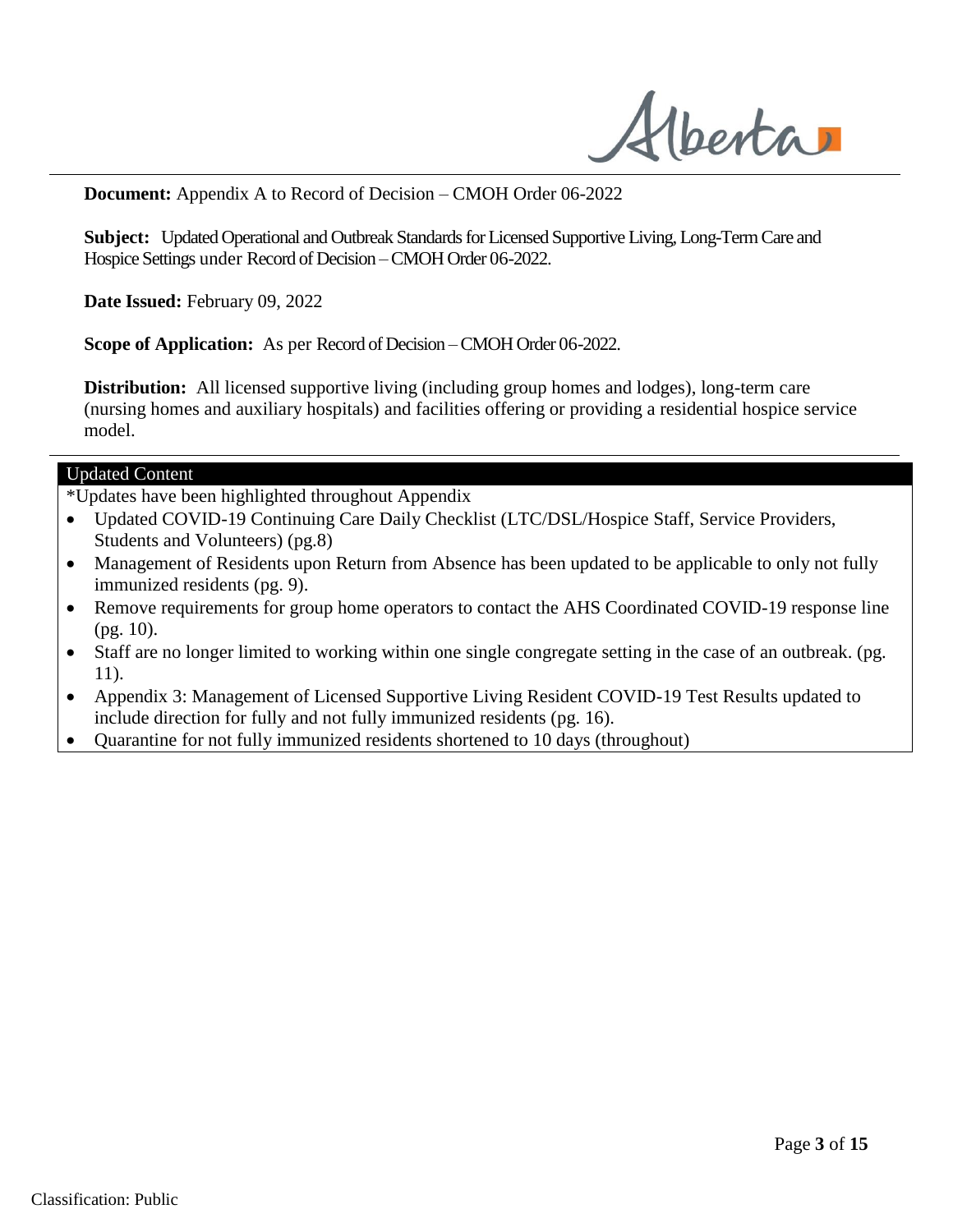| Table of Contents                                                               |  |
|---------------------------------------------------------------------------------|--|
|                                                                                 |  |
|                                                                                 |  |
|                                                                                 |  |
|                                                                                 |  |
|                                                                                 |  |
|                                                                                 |  |
|                                                                                 |  |
|                                                                                 |  |
|                                                                                 |  |
|                                                                                 |  |
|                                                                                 |  |
|                                                                                 |  |
|                                                                                 |  |
|                                                                                 |  |
|                                                                                 |  |
|                                                                                 |  |
|                                                                                 |  |
|                                                                                 |  |
|                                                                                 |  |
| Appendix 1: Management of Symptomatic LTC/DSL/Hospice Resident Test Results  13 |  |
| Appendix 2: Management of Asymptomatic LTC/DSL/Hospice Resident Test Results 14 |  |
| Appendix 3: Management of Licensed Supportive Living Resident Test Results  15  |  |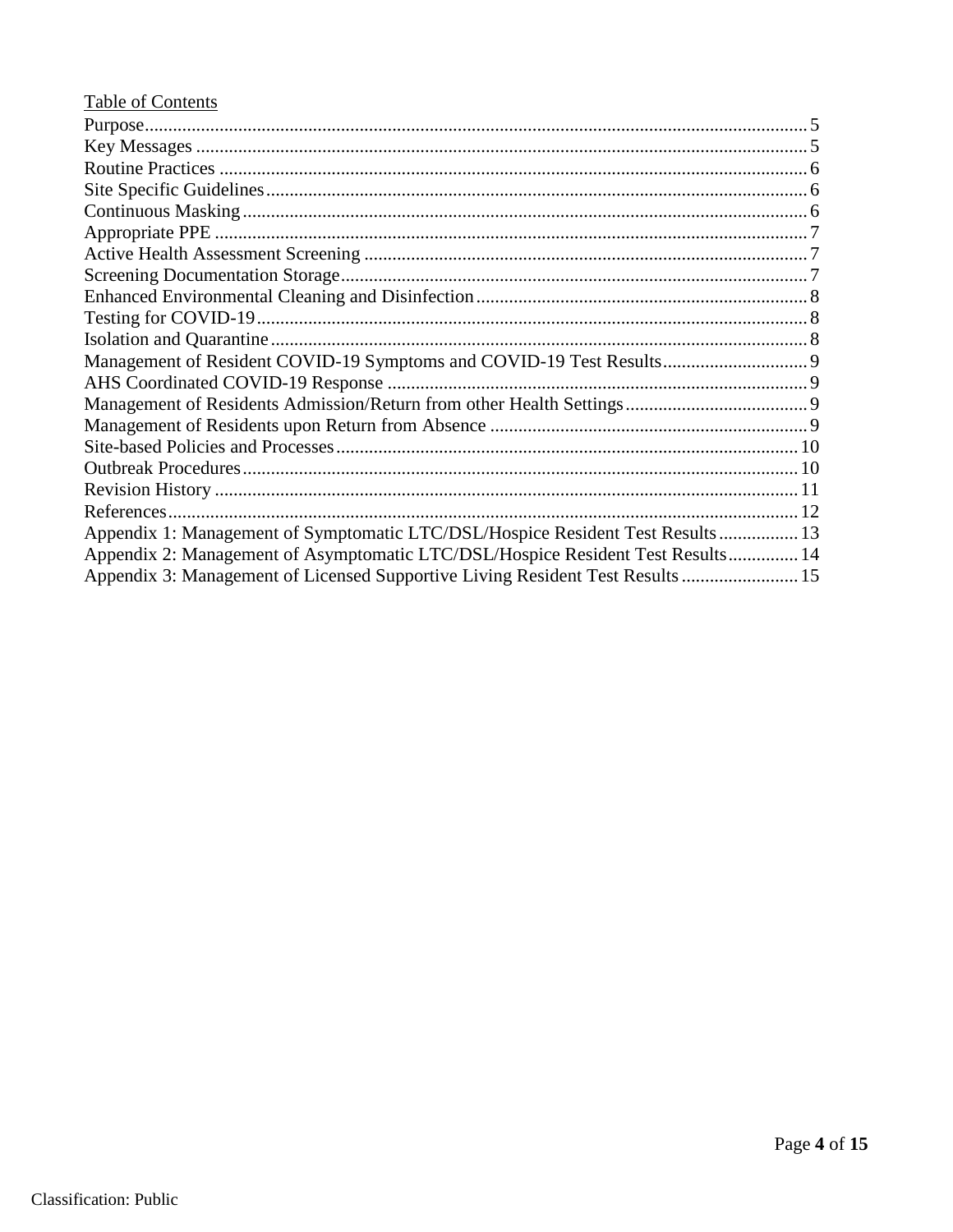## <span id="page-4-0"></span>**Purpose**

The Operational and Outbreak Standards are required under the Record of Decision –CMOH Order XX-2022 (the Order) and are applicable to all licensed supportive living (including group homes and lodges), longterm care (LTC) facilities and hospices, unless otherwise indicated. They set requirements for all operators<sup>1</sup>, residents<sup>2</sup>, staff<sup>3</sup>, students<sup>4</sup>, service providers<sup>5</sup>, volunteers, as well as any visiting person.

• These expectations may change existing requirements<sup>6</sup> (e.g., in the **Supportive Living and Long Term** [Care Accommodation Standards, the Continuing Care Health Service Standards\)](https://www.alberta.ca/continuing-care-accommodation-and-health-service-standards.aspx) but are required for the duration of this Order.

## <span id="page-4-1"></span>**Key Messages**

- As announced on Feb 3, 2022, shortened quarantine timelines from 14 days to 10 days are applicable to all Albertans, including residents of congregate care. This is based on a review of evolving evidence and the shift to the Omicron variant being dominant in Alberta. The incubation period for the Omicron variant is shorter than previous variants.
- Omicron is more transmissible than previous variants including Delta. Evidence is rapidly emerging and Alberta's response is evolving. Additional targeted measures remain in place.
- This order supplements already existing [expectations](https://www.alberta.ca/continuing-care-accommodation-and-health-service-standards.aspx) for this sector (licensed supportive living, long-term care and hospice settings).
	- o Through existing legislation and/or contracts with Alberta Health Services (AHS), operators are expected to abide by several sets of standards for the delivery of quality accommodation and publicly funded health care services to residents. Alberta Health and AHS oversee compliance with these expectations.
- It is imperative for everyone to continue with outbreak prevention measures including immunization, staff and visiting persons staying home when sick (even slightly), hand hygiene, continuous masking, early recognition of symptoms, regular disinfection of high touch surfaces, etc.
- It is strongly recommended that all Albertans become fully immunized to protect not only themselves, but also their communities. See [Alberta COVID-19 Vaccine Program](https://www.alberta.ca/covid19-vaccine.aspx) for more information. This includes a strong recommendation for booster doses for all those who are eligible.
- Shortened **isolation** requirements do not apply to residents of long-term care, *designated* supportive living and hospices. The existing isolation requirements remain in place because of the higher prevalence of complex medical conditions in these residents (see **Appendix 1 and 2** for management of test results).
	- o For residents of other *licensed* supportive living sites (e.g. lodges, group homes), the updated isolation requirements apply (see **Appendix 3** for management of test results).
- Local Medical Officers of Health (MOH) continue to play a key role in outbreak management. MOHs, and their designates, will continue to lead each outbreak response and will direct any additional actions that are required to be put into place within a facility based on any unique

<sup>&</sup>lt;sup>1</sup> Operator means any operator, service provider, site administration or other staff member responsible for areas impacted by these expectations.

 $2$  A resident is any person who lives within one of these sites (sometimes called clients or patients), or legal decision maker where relevant.

<sup>&</sup>lt;sup>3</sup> Any person employed by or contracted by the site, or an Alberta Health Services employee or contractor (e.g., employee of an agency contracted to AHS), or other essential worker.

<sup>&</sup>lt;sup>4</sup> Any person who is participating in a student placement or practicum allowed by the operator and the post-secondary institution.

<sup>&</sup>lt;sup>5</sup> Any person who is on-site to deliver a service (e.g. regulated health professional) who is not an employed or contracted staff member.

<sup>6</sup> Expectations may be required by Alberta Health or contractually by Alberta Health Services.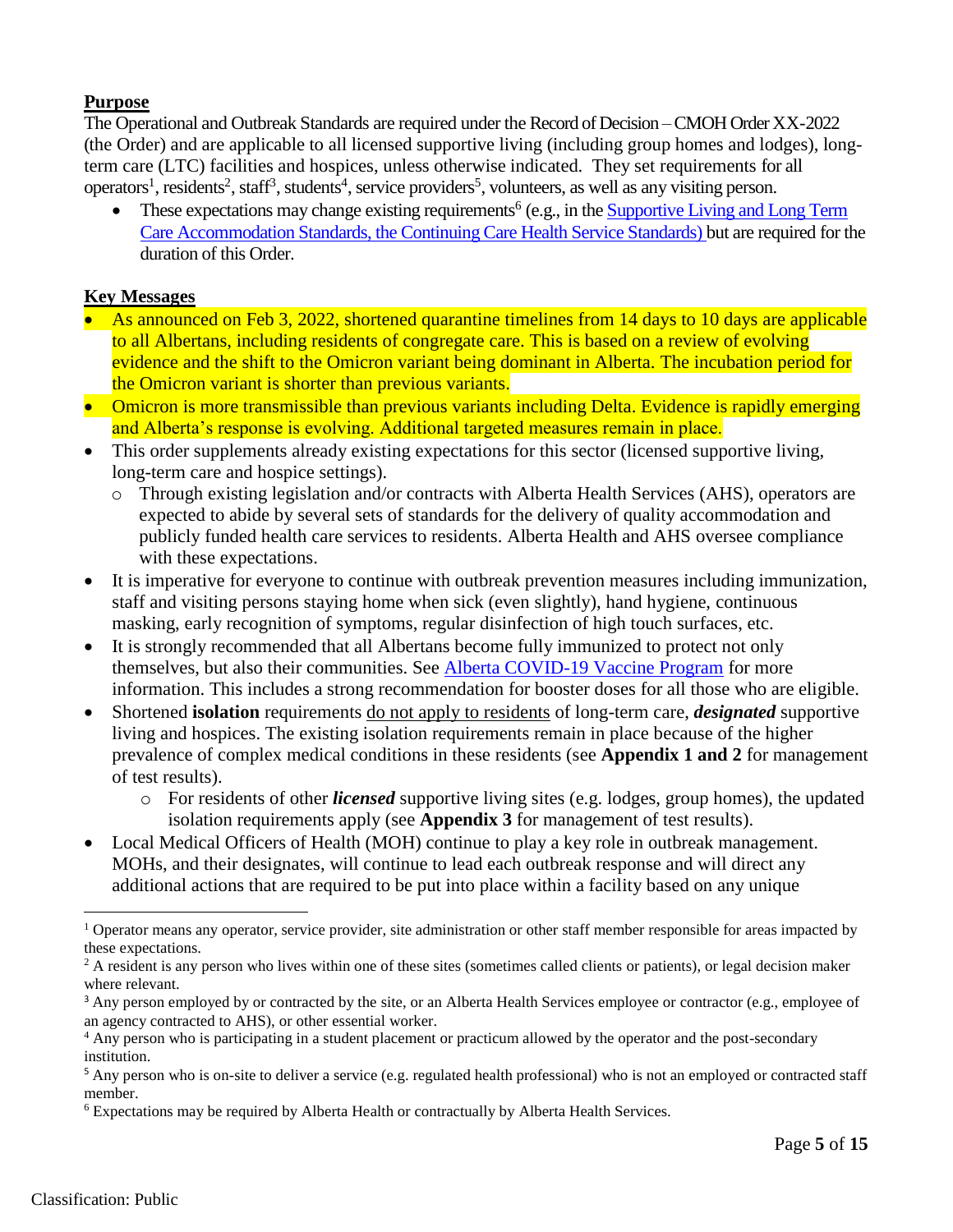circumstances, configuration considerations, specialized populations, etc. MOHs also play a key role in determining if additional outbreak control measures are needed.

• The MOH, or their designate responsible for a public health investigation, may require additional measures be put in place at the site or zone level to limit spread of a potential infection, such as requiring individuals to quarantine and/or isolate for periods longer than the timeframes included.

## <span id="page-5-0"></span>**Routine Practices**

#### <span id="page-5-1"></span>**Site Specific Guidelines**

- Operators must review and implement AHS Guidelines (relevant to each setting):
	- o [Guide for Outbreak Prevention and Control in Long Term Care and Designated Supportive](https://can01.safelinks.protection.outlook.com/?url=https%3A%2F%2Fwww.albertahealthservices.ca%2Fassets%2Fhealthinfo%2Fflu%2Fhi-flu-prov-hlsl.pdf&data=04%7C01%7Callison.lacey%40gov.ab.ca%7Ccb4c62b6a300414796c608d9c636ec07%7C2bb51c06af9b42c58bf53c3b7b10850b%7C0%7C0%7C637758761926792212%7CUnknown%7CTWFpbGZsb3d8eyJWIjoiMC4wLjAwMDAiLCJQIjoiV2luMzIiLCJBTiI6Ik1haWwiLCJXVCI6Mn0%3D%7C3000&sdata=s15R%2FLTdUFo7bGqcvNVI%2FuSQOKRLSwpN%2BI4FUJTCZ6I%3D&reserved=0) [Living Sites](https://can01.safelinks.protection.outlook.com/?url=https%3A%2F%2Fwww.albertahealthservices.ca%2Fassets%2Fhealthinfo%2Fflu%2Fhi-flu-prov-hlsl.pdf&data=04%7C01%7Callison.lacey%40gov.ab.ca%7Ccb4c62b6a300414796c608d9c636ec07%7C2bb51c06af9b42c58bf53c3b7b10850b%7C0%7C0%7C637758761926792212%7CUnknown%7CTWFpbGZsb3d8eyJWIjoiMC4wLjAwMDAiLCJQIjoiV2luMzIiLCJBTiI6Ik1haWwiLCJXVCI6Mn0%3D%7C3000&sdata=s15R%2FLTdUFo7bGqcvNVI%2FuSQOKRLSwpN%2BI4FUJTCZ6I%3D&reserved=0)
	- o [Guidance for Outbreak Prevention Control & Management in Non-Designated Supportive](https://can01.safelinks.protection.outlook.com/?url=https%3A%2F%2Fwww.albertahealthservices.ca%2Fassets%2Fhealthinfo%2Fflu%2Fhi-flu-care-and-treat-guidelines.pdf&data=04%7C01%7Callison.lacey%40gov.ab.ca%7Ccb4c62b6a300414796c608d9c636ec07%7C2bb51c06af9b42c58bf53c3b7b10850b%7C0%7C0%7C637758761926792212%7CUnknown%7CTWFpbGZsb3d8eyJWIjoiMC4wLjAwMDAiLCJQIjoiV2luMzIiLCJBTiI6Ik1haWwiLCJXVCI6Mn0%3D%7C3000&sdata=U1JPG5RZ9X200YsIAScKoeyWJ%2FYAG075JRtIONX228E%3D&reserved=0) [Living Sites](https://can01.safelinks.protection.outlook.com/?url=https%3A%2F%2Fwww.albertahealthservices.ca%2Fassets%2Fhealthinfo%2Fflu%2Fhi-flu-care-and-treat-guidelines.pdf&data=04%7C01%7Callison.lacey%40gov.ab.ca%7Ccb4c62b6a300414796c608d9c636ec07%7C2bb51c06af9b42c58bf53c3b7b10850b%7C0%7C0%7C637758761926792212%7CUnknown%7CTWFpbGZsb3d8eyJWIjoiMC4wLjAwMDAiLCJQIjoiV2luMzIiLCJBTiI6Ik1haWwiLCJXVCI6Mn0%3D%7C3000&sdata=U1JPG5RZ9X200YsIAScKoeyWJ%2FYAG075JRtIONX228E%3D&reserved=0)
	- o [Gastrointestinal/Respiratory/COVID-19 Outbreak Provincial Operator Checklist](https://can01.safelinks.protection.outlook.com/?url=https%3A%2F%2Fwww.albertahealthservices.ca%2Fassets%2Fhealthinfo%2Fipc%2Fhi-ipc-prov-gi-resp-operators-checklist.pdf&data=04%7C01%7Callison.lacey%40gov.ab.ca%7Ccb4c62b6a300414796c608d9c636ec07%7C2bb51c06af9b42c58bf53c3b7b10850b%7C0%7C0%7C637758761926792212%7CUnknown%7CTWFpbGZsb3d8eyJWIjoiMC4wLjAwMDAiLCJQIjoiV2luMzIiLCJBTiI6Ik1haWwiLCJXVCI6Mn0%3D%7C3000&sdata=SwKWHH5BiOP4q2FP7V9Tcu60zHf8ClHs37LLEdYk7jE%3D&reserved=0)
	- o [Alberta Public Health Disease Management Guidelines](https://open.alberta.ca/publications/coronavirus-covid-19)
- Note: If there is conflicting information between the documents linked above and the standards in this order, the standards in this order supersede those in the linked documents.
- For any questions about the application of these updated operational standards, please contact Alberta Health: [asal@gov.ab.ca](mailto:asal@gov.ab.ca)

#### <span id="page-5-2"></span>**Continuous Masking**

- All staff, students, service providers, and volunteers must continuously wear either a well-fitting surgical/procedure mask OR a well-fitting KN95 facemask while on shift, at all times, and in any areas of the site where care/treatment is being provided, along with any non-care areas of the site except when working alone in an office or when a barrier is in place.
- o If staff are providing care to a resident with communication challenges where a mask would inhibit care being provided, operators have discretion to determine if circumstances are appropriate to use alternate (PPE).
- Visiting persons must wear a well-fitting surgical/procedure mask OR they may use a well-fitted KN95 or N95 facemask or a respirator.
- o LTC, DSL and hospice operators are required to provide visitors a surgical/procedure mask if visitors do not have their own mask.
- o Visiting persons who are spending time with residents with communication challenges (e.g. hearing concerns) where a mask would inhibit communication being provided, can remove mask while in a private space in the building if the resident consents and a distance of two meters is maintained between the visitor and the resident at all times.
- Masks can be temporarily removed for the purposes of eating and drinking and be replaced immediately after the food/drink is complete. A distance of two meters should be maintained while the mask is removed.
- <span id="page-5-3"></span>o Note: Fully immunized persons who are required to wear a mask following their shortened isolation period (staff, licensed supportive living residents and visitors) CANNOT remove their mask for any purpose (including eating and drinking) when outside their own room as per the [CMOH isolation](https://www.alberta.ca/isolation.aspx) [order.](https://www.alberta.ca/isolation.aspx)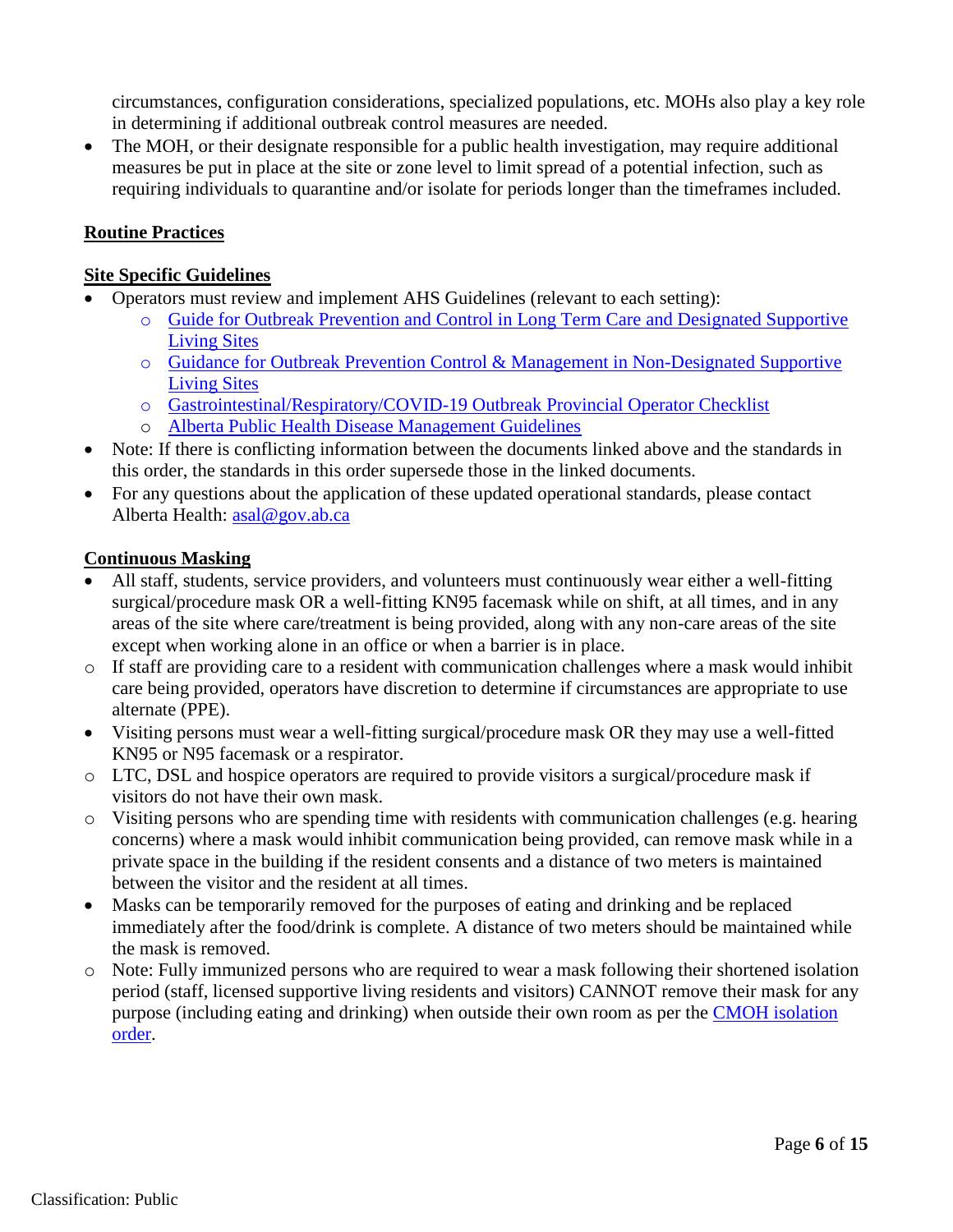# **Appropriate PPE**

- All staff, students, service providers, and volunteers must continuously wear either a well-fitting surgical/procedure mask OR a well-fitting KN95 facemask while on shift, at all times, and in any areas of the site where care/treatment is being provided, along with any non-care areas of the site except when working alone in an office or when a barrier is in place.
- All staff, students, service providers or volunteers providing direct care to a probable or confirmed case of COVID-19 are required to wear PPE consisting of eye protection, gown, gloves. In addition, a well-fitted KN95 or N95 facemask must be worn.
	- o Staff must always complete a point of care risk assessment prior to care provision to determine appropriate Personal Protective Equipment (PPE) for each circumstance.
	- o If the point of care assessment determines that a respirator is required to provide adequate protection, a fit-tested N95 respirator or other NIOSH approved respirator must be used by all affected staff, students, service providers, and volunteers.
- Visiting persons must wear a well-fitting surgical/procedure mask or they may use a well-fitted KN95 or N95 facemask or a respirator.
	- o LTC, DSL and hospice operators are required to provide visitors a surgical/procedure mask if visitors do not have their own mask.

## <span id="page-6-0"></span>**Active Health Assessment Screening**

- All staff, students service providers and volunteers must be **actively screened** prior to the start of each worksite shift.
- All visiting persons entering the site must be **actively screened** at entry to the site.
- Residents returning from an absence of greater than 24 hours or who are an asymptomatic fully immunized close contact must **actively screen** every day for 10 days upon return to site or date of exposure, whichever is relevant.
- Emergency response teams (Police, Fire, Ambulance) must not be stopped to be screened prior to entering the facility or worksite.
- **Active Screening** involves:
	- 1. Satisfactory COVID-19 screening using:
		- o [COVID-19 Continuing Care Daily Checklist \(Visitors \)](https://open.alberta.ca/publications/covid-19-information-alberta-health-daily-checklist), or
		- o [COVID-19 Continuing Care Daily Checklist \(LTC/DSL/Hospice Staff, Service Providers,](https://open.alberta.ca/publications/covid-19-information-alberta-health-daily-checklist) Students [and Volunteers\),](https://open.alberta.ca/publications/covid-19-information-alberta-health-daily-checklist) or
		- o [COVID-19 Continuing Care Daily Checklist \(LSL Staff, Service Providers, Students](https://open.alberta.ca/publications/covid-19-information-alberta-health-daily-checklist) and [Volunteers\),](https://open.alberta.ca/publications/covid-19-information-alberta-health-daily-checklist) or
		- o [COVID-19 Continuing Care Daily Checklist \(Residents\).](https://open.alberta.ca/publications/covid-19-information-alberta-health-daily-checklist)
	- 2. Screening may be completed electronically or on paper. For staff, students, service providers and volunteers, this can be completed prior to arrival to the site, but must be confirmed by the screener prior to entry.
- If a staff member, service provider, volunteer, student or visiting person feels ill or develops any symptoms of COVID-19 while at work or on site, they must leave their mask on, notify their site contact and immediately leave the site.

#### <span id="page-6-1"></span>**Screening Documentation Storage**

- For anyone permitted to enter, operators are required to record and store their n*ame, contact information, and date and time of entry and exit for contact tracing purposes, for a minimum of 4* weeks, but not longer than required for the purposes of contact tracing:
- Use of any personal information that is collected for COVID-19 contact tracing can only be for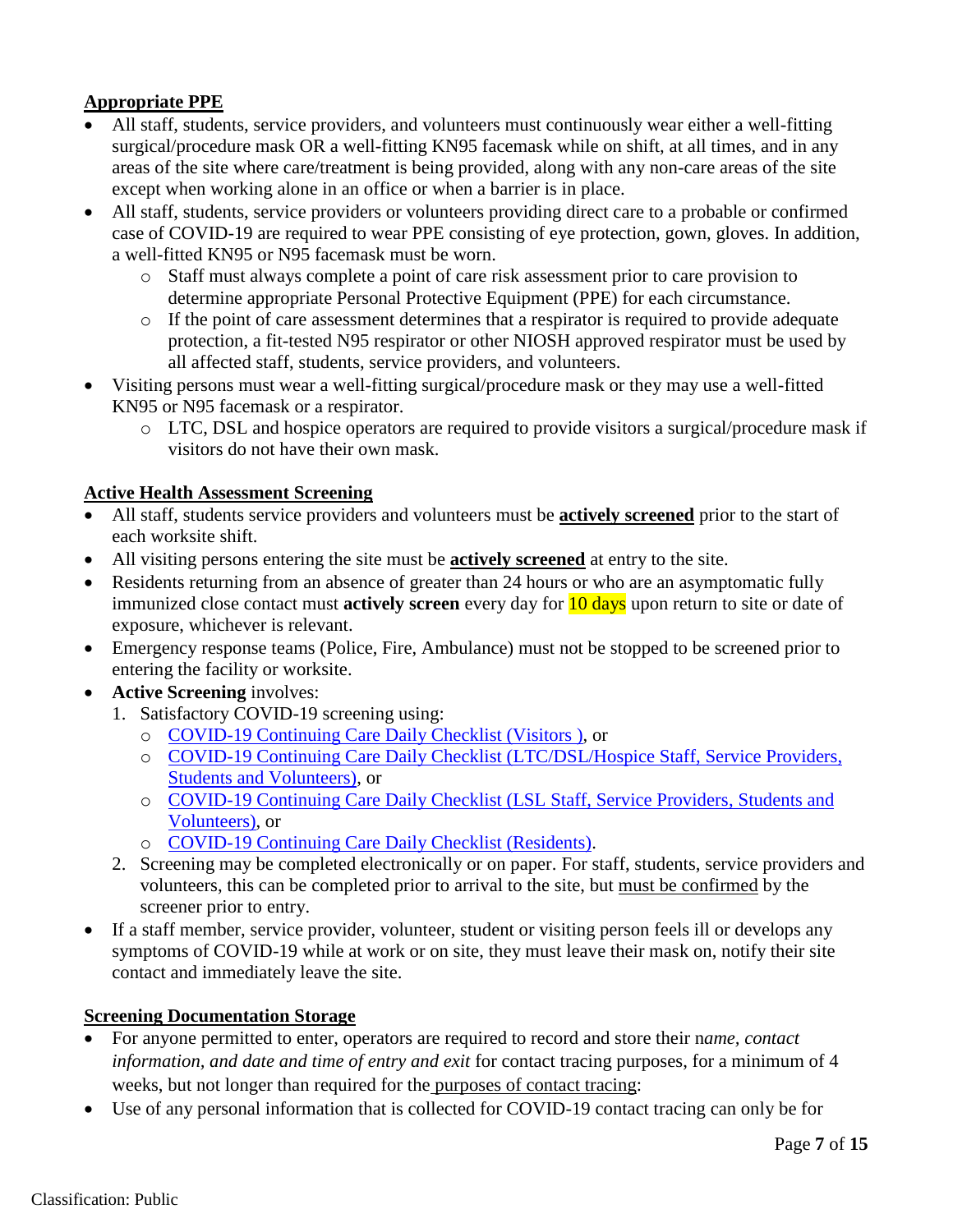this purpose, unless an individual provides their consent. See *[Personal Information Protection](https://www.alberta.ca/collecting-personal-information.aspx)  [Act](https://www.alberta.ca/collecting-personal-information.aspx)* for further details on your responsibilities.

• The completed COVID-19 health screening records of persons entering the site should not be stored by the operators, but rather disposed of confidentially. (**NOTE:** *these documents contain health information*)

## <span id="page-7-0"></span>**Enhanced Environmental Cleaning and Disinfection**

- Common/Public areas:
	- o Cleaning and disinfecting any **high touch** surfaces (e.g., doorknobs, light switches, call bells, handrails, phones, elevator buttons, TV remote), care/treatment areas, dining areas and lounges **twice per day**.
- Areas that are not considered common/public areas (e.g. resident rooms, private offices, administrative areas, etc.) do not require enhanced cleaning/disinfection.

## <span id="page-7-1"></span>**Testing for COVID-19**

- Indications for **testing** symptomatic and asymptomatic persons are outlined in the [Alberta](https://open.alberta.ca/publications/coronavirus-covid-19) Public [Health Disease Management Guidelines](https://open.alberta.ca/publications/coronavirus-covid-19) and as directed by Public Health.
- Rapid antigen testing continues to play an important role in pandemic management; however, molecular testing typically remains the preferred testing approach for residents and staff. Molecular testing continues to be available through AHS for those living and working in these settings.

#### <span id="page-7-2"></span>**Isolation and Quarantine**

- Indications for **isolation** and **quarantine** are outlined in the [Alberta Public Health Disease](https://open.alberta.ca/publications/coronavirus-covid-19) [Management Guidelines.](https://open.alberta.ca/publications/coronavirus-covid-19)
	- o The term **isolation** refers to separating and restricting the movement of an individual with symptoms of COVID-19, or who is confirmed to have COVID-19, to prevent their contact with others and to reduce the risk of transmission.
		- Because of the higher prevalence of complex medical conditions in residents of long term care, hospice, and *designated* supportive living, residents in these facilities must still complete a 10 day isolation period if they have COVID-19, independent of their immunization status, in order to continue to minimize the risk of COVID transmission in these settings.
		- Fully immunized licensed supportive living residents (e.g. lodges, group homes) may complete their isolation period, if asymptomatic by day 6, with 5 days of mandatory masking, like all Albertans.
	- o The term **quarantine** refers to separating and restricting the movement of an individual who was potentially exposed to COVID-19. This is to reduce the risk of transmission, if that individual becomes a COVID-19 case. During the quarantine period, the individual should monitor for symptoms and if symptoms develop, they should be offered COVID-19 testing.
		- $\blacksquare$  All non-fully immunized residents who are close contacts of a confirmed case of COVID-19 must quarantine for 10 days, regardless of the presence of any symptoms.
- <span id="page-7-3"></span>Staff are to follow isolation requirements for all Albertans outlined in the [general isolation orders.](https://www.alberta.ca/isolation.aspx)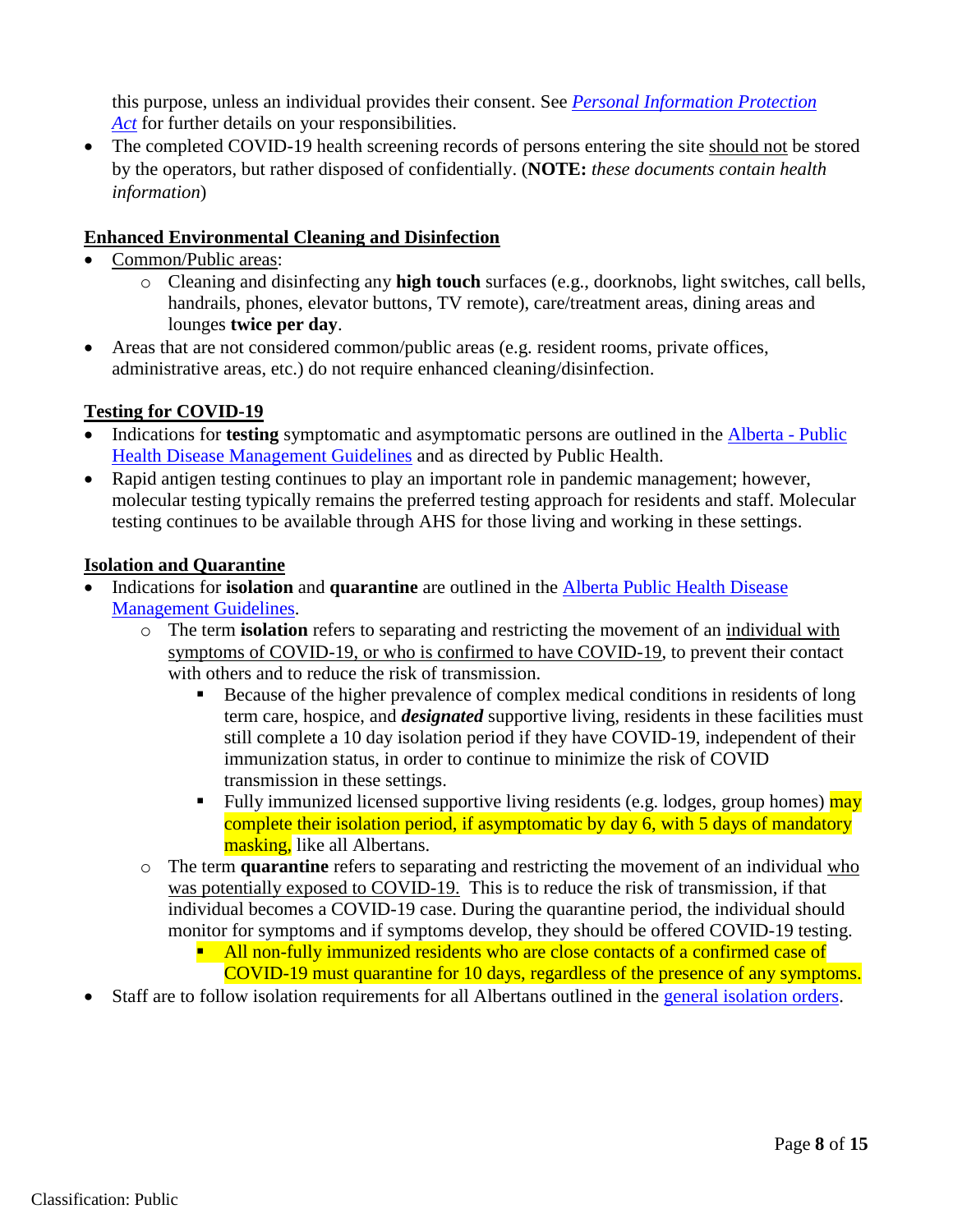## **Management of Resident COVID-19 Symptoms and COVID-19 Test Results**

- Anyone with symptoms listed in Alberta- Public Health [Disease Management Guidelines](https://open.alberta.ca/publications/coronavirus-covid-19) must be isolated.
- Please see [Appendix 1,2 and 3](#page-12-0) for management of COVID-19 test results in fully and not fully immunized residents.
- The MOH (or designate) responsible for a public health investigation may require additional measures be put in place at the site or zone level to limit spread of a potential infection such as requiring individuals to quarantine and/or isolate for periods longer than the timeframes included.

### <span id="page-8-0"></span>**AHS Coordinated COVID-19 Response**

- AHS Coordinated COVID-19 Response (1-844-343-0971), also known as Coordinated Early Identification and Response (CEIR), is available to all congregate settings.
- If a site does not already have an outbreak of COVID-19, the response line must be contacted for additional guidance and decision-making support with the *first symptomatic person* (Table 2a: Symptom List for COVID-19 Testing outlined in the Alberta- [Public Health Disease Management](https://open.alberta.ca/publications/coronavirus-covid-19) [Guidelines\)](https://open.alberta.ca/publications/coronavirus-covid-19) in a congregate setting
	- o Once the AHS Coordinated COVID-19 Response team has been informed and if a COVID-19 outbreak has been declared the AHS Zone MOH (or designate) will lead the outbreak response and provide ongoing direction, as appropriate.
- Group home<sup>7</sup> residents are typically at lower risk therefore Operators are no longer required to contact the response line to report symptomatic persons. They may continue to reach out for additional direction/support in the case of complex or unusual circumstances.

#### <span id="page-8-1"></span>**Management of Residents Admission/Return from other Health Settings**

- All **DSL/LTC residents** must be placed on contact/droplet precautions and are to remain in their room upon admission or return from hospitals (after stays of more than 24 hours) until they receive a negative COVID-19 molecular test.
- o The swab should be taken within 48 hours pre or post discharge.
- o Hospital discharge must not be delayed awaiting test results.
- o If the test result is positive, see Appendix 1 or 2 for management of COVID-19 test results.
- **Note**: Residents who have tested positive for COVID-19 in the previous 90 days are not required to be molecular tested or to be placed on contact/droplet precautions as part of this measure.

#### <span id="page-8-2"></span>**Management of Not Fully Immunized Residents upon Return from Absence**

- Operators must supply residents who are not fully immunized returning from off-site absence of more than 24 hours with a sufficient amount of surgical/procedure masks and direct them to wear a new mask for 10 days while in common areas, except when eating and drinking, and direct them to actively screen for symptoms daily for 10 days.
	- o Where onsite capacity allows, rapid antigen testing on days 1, 3 and 7 post-return is recommended.
	- o Persons who tested positive for COVID-19 in the past 21 days are not required to be rapid antigen tested to prevent false positives. No additional testing is required.

Group homes are defined as licensed supportive living facilities with a maximum occupancy between 4 and 10 residents.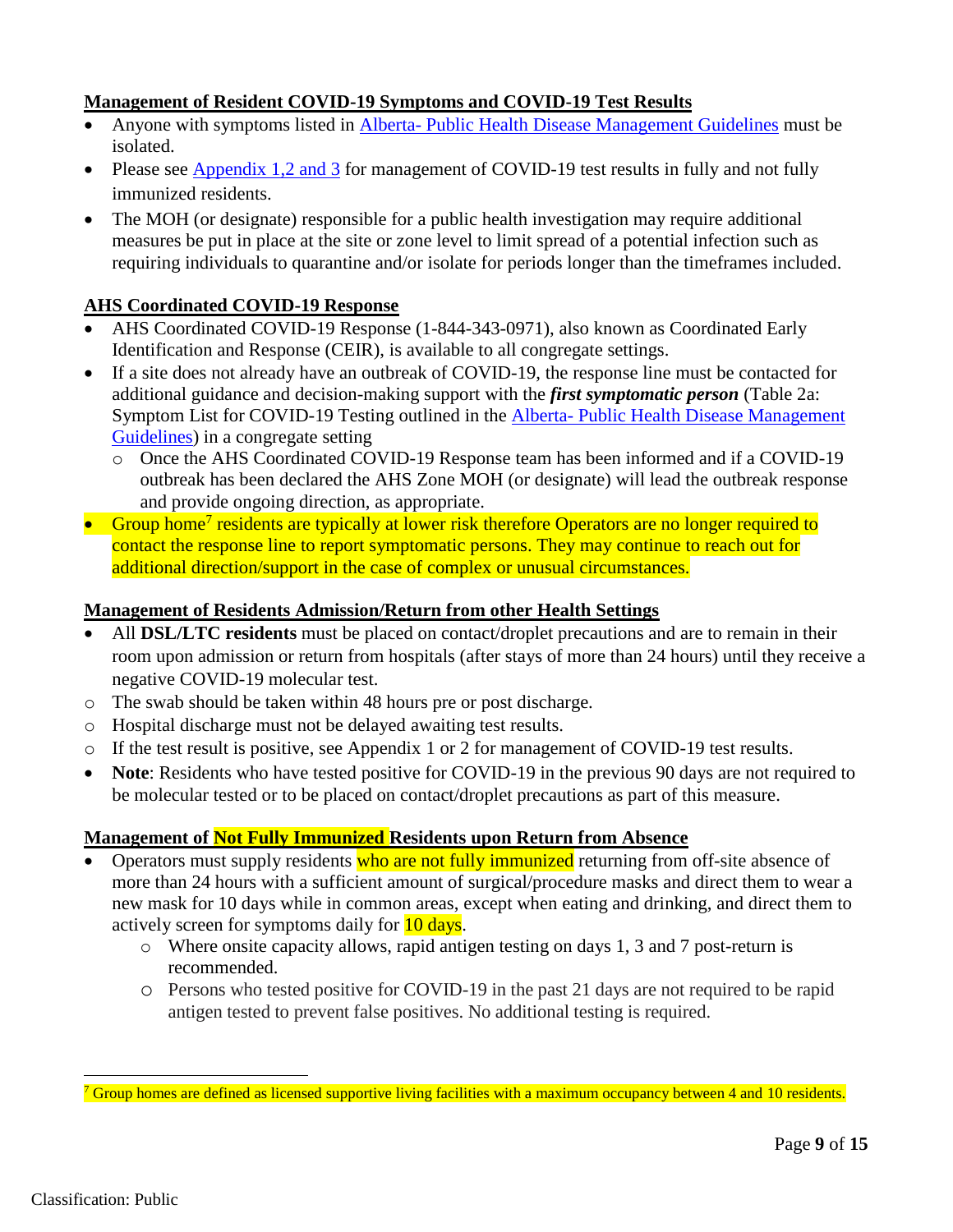### <span id="page-9-0"></span>**Site-based Policies and Processes**

- Operators may choose to implement additional site-based policies and processes for COVID-19 prevention:
	- o policies and processes must be appropriate to local context;
	- o policies and processes must be based on resident and family member preferences.
- Visiting persons must comply with site-based policies and processes for COVID-19 prevention.

### <span id="page-9-1"></span>**Outbreak Procedures**

#### **Confirmed COVID-19 outbreak**

Please see Table C1: Outbreak Definitions of COVID-19 in the Alberta [Public Health Disease](https://open.alberta.ca/publications/coronavirus-covid-19)  [Management Guidelines](https://open.alberta.ca/publications/coronavirus-covid-19) for the definition of an outbreak in Continuing Care settings

\*Definition may be updated as data evolves, please ensure you are referring to most recent version.

- Local MOHs continue to play a key role in outbreak management. MOHs, and their designates, will continue to lead each outbreak response and will direct any additional actions that are required to be put into place within a facility based on any unique circumstances, configuration considerations, specialized populations, etc.
- <span id="page-9-2"></span> In the case of a **confirmed** COVID-19 outbreak:
	- o There are no longer additional restrictions on staffing as a blanket approach.
	- o The MOH (or designate) will direct any necessary restrictions to visiting persons.
	- o Operators may continue to accept admissions/ transfers into the site if able to manage the potential risk to other residents, continue to manage the outbreak requirements and the resident and family are informed about the risk and accept it.
	- o Operators must be prepared to increase/ augment cleaning and disinfection as required by the MOH/designate/Environmental Public Health.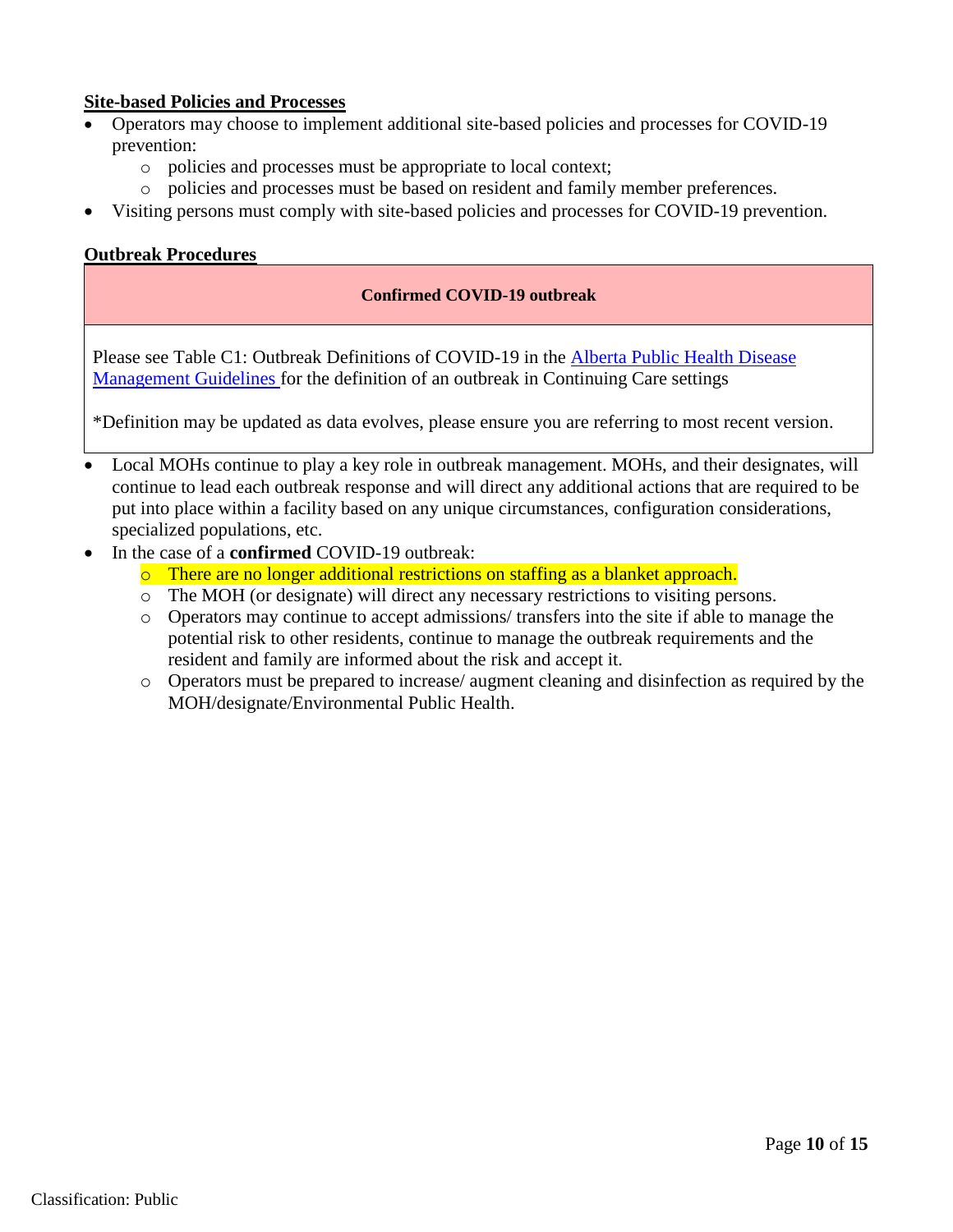### **Revision History**

| <b>Document</b> | <b>Overview</b>                                                                     | <b>Description</b>                                                       |
|-----------------|-------------------------------------------------------------------------------------|--------------------------------------------------------------------------|
| Order 06-       | Updated to reflect                                                                  | Updated COVID-19 Continuing Care Daily Checklist                         |
| 2022            | changes to outbreak                                                                 | (LTC/DSL/Hospice Staff, Service Providers, Students and                  |
|                 | management and                                                                      | Volunteers).                                                             |
|                 | include direction for<br>non-fully immunized<br>residents<br>$\bullet$<br>$\bullet$ | Remove requirements for group home operators to contact the<br>$\bullet$ |
|                 |                                                                                     | AHS Coordinated COVID-19 response line.                                  |
|                 |                                                                                     | Management of Residents upon Return from Absence has been                |
|                 |                                                                                     | updated to be applicable to only not fully immunized residents.          |
|                 |                                                                                     | Staff are no longer limited to working within one congregate             |
|                 |                                                                                     | setting, in the case of an outbreak.                                     |
|                 |                                                                                     | Appendix 3: Management of Licensed Supportive Living                     |
|                 |                                                                                     | Resident COVID-19 Test Results updated to include direction              |
|                 |                                                                                     | for fully and not fully immunized residents.                             |
|                 |                                                                                     | Quarantine for not fully immunized residents shortened to 10             |
|                 |                                                                                     | days.                                                                    |

- The following orders were issued previously and can be found at the links provided:
	- o [Order 03-2022](https://open.alberta.ca/publications/cmoh-order-03-2022)
	- o [Order 58-2021](https://open.alberta.ca/dataset/fa1753d5-ad6c-4678-9f43-aef7840b9af0/resource/4fcbcd1c-299a-4782-b731-a1d9b1124951/download/health-cmoh-record-of-decision-cmoh-order-58-2021.pdf)
	- o [Order 49-2021](https://open.alberta.ca/dataset/7714c8ce-aa59-4298-b39f-0d6ff616aafd/resource/2b2df597-94cf-4696-95ff-8679570f1545/download/health-cmoh-record-of-decision-cmoh-order-49-2021.pdf)
	- o [Order 37-2021](https://open.alberta.ca/publications/cmoh-order-37-2021)
	- o [Order 32-2021](https://open.alberta.ca/publications/cmoh-order-32-2021)
	- o [Order 23-2021](https://open.alberta.ca/publications/cmoh-order-23-2021)
	- o [Order 32-2020](https://open.alberta.ca/publications/cmoh-order-32-2020-which-amends-cmoh-order-10-2020-covid-19-response)
	- o [Order 23-2020](https://open.alberta.ca/publications/cmoh-order-23-2020-2020-covid-19-response)
	- o [Order 12-2020](https://open.alberta.ca/publications/cmoh-order-12-2020-2020-covid-19-response)
	- o [Order 08-2020](https://open.alberta.ca/publications/cmoh-order-08-2020-2020-covid-19-response)
	- o [Order 06-2020](https://open.alberta.ca/publications/cmoh-order-06-2020-2020-covid-19-response)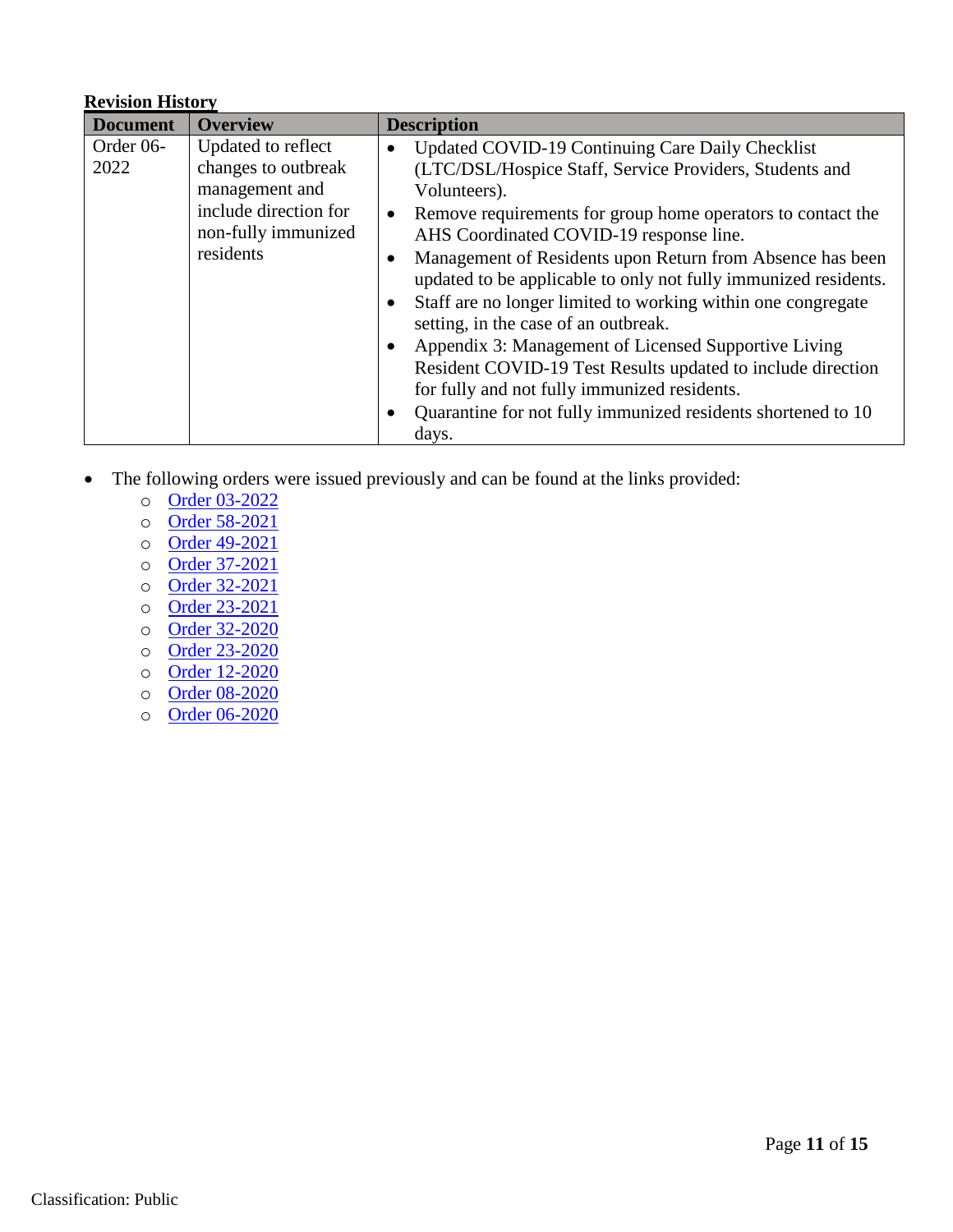# <span id="page-11-0"></span>**References**

- 1. Alberta public health disease management guidelines: coronavirus COVID-19, Alberta Public Health.
	- <https://open.alberta.ca/publications/coronavirus-covid-19>
- 2. Infection prevention and control for COVID-19: Interim guidance for long-term care homes, Public Health Agency of Canada.
	- [https://www.canada.ca/en/public-health/services/diseases/2019-novel-coronavirus](https://www.canada.ca/en/public-health/services/diseases/2019-novel-coronavirus-infection/guidance-documents/omicron-infection-prevention-control-health-care-settings-covid-19-suspected-confirmed.html)[infection/guidance-documents/omicron-infection-prevention-control-health-care-settings-covid-](https://www.canada.ca/en/public-health/services/diseases/2019-novel-coronavirus-infection/guidance-documents/omicron-infection-prevention-control-health-care-settings-covid-19-suspected-confirmed.html)[19-suspected-confirmed.html](https://www.canada.ca/en/public-health/services/diseases/2019-novel-coronavirus-infection/guidance-documents/omicron-infection-prevention-control-health-care-settings-covid-19-suspected-confirmed.html)
- 3. Information for AHS Staff & Health Professionals, Alberta Health Services.
	- <https://albertahealthservices.ca/topics/Page16947.aspx>
- 4. Personal Protective Equipment (PPE) COVID-19, Alberta Health Services
	- <https://www.albertahealthservices.ca/topics/Page17048.aspx>
- 5. Wearing a Respirator, Canadian Centre for Occupational Health and Safety
	- Respirators [Wearing a Respirator : OSH Answers \(ccohs.ca\)](https://www.ccohs.ca/oshanswers/prevention/ppe/wearing.html?=undefined&wbdisable=true)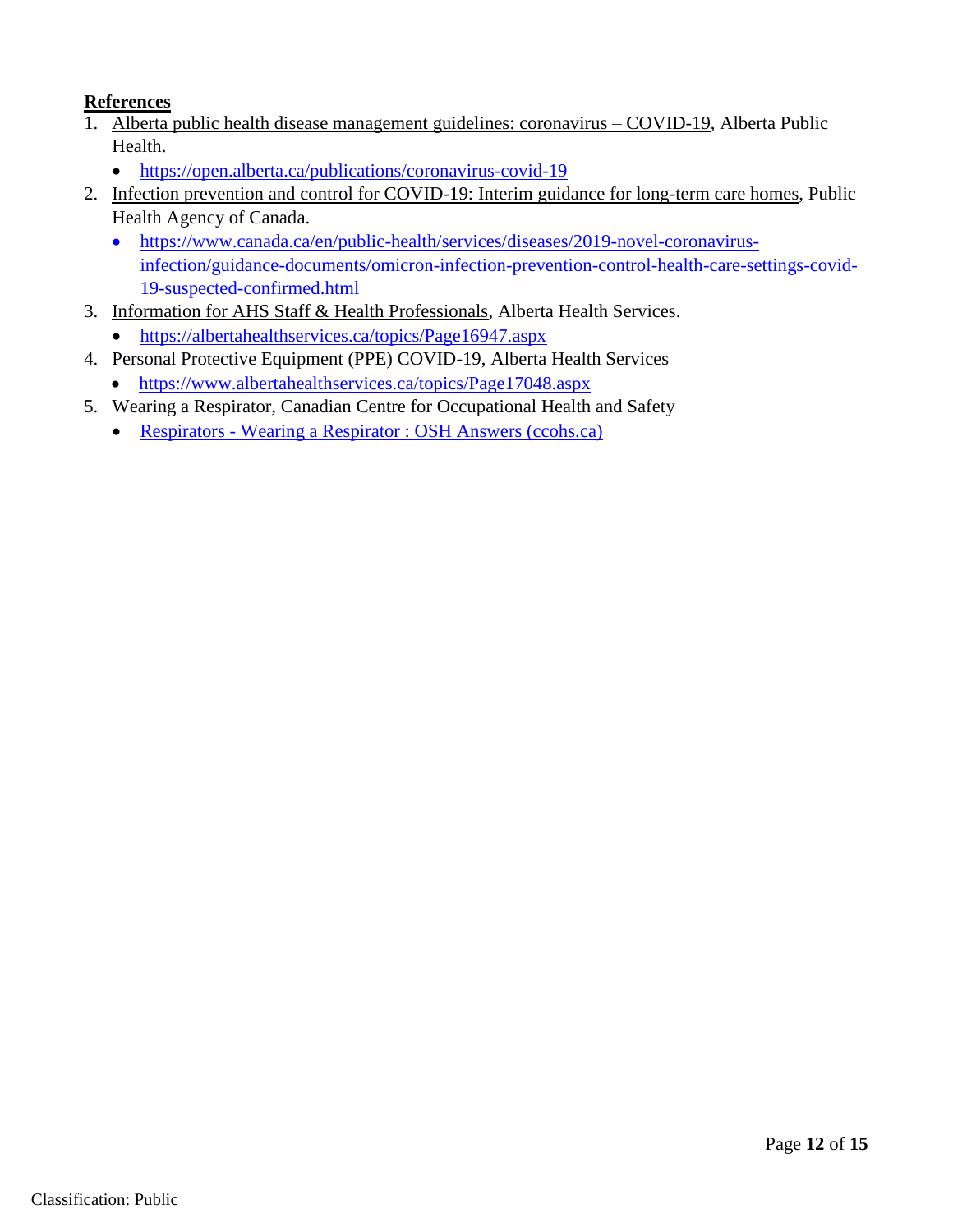### <span id="page-12-0"></span>**Appendix 1: Management of Symptomatic LTC/DSL/Hospice Resident COVID-19 Test Results**

Because of the higher prevalence of complex medical conditions in residents of long term care, hospice, and *designated* supportive living, residents in these facilities must still complete a 10 day isolation period if they have COVID-19, independent of their immunization status, in order to continue to minimize the risk of COVID transmission in these settings.

A fully immunized person who has received the complete vaccine series for COVID-19 and it has been 14 days after the second dose in a two dose series or one dose in a one-dose series (e.g. Janssen). If you do not meet this criteria, you are considered NOT fully immunized.

| LTC/DSL/HOSPICE RESIDENTS WITH SYMPTOMS |                                                                         |  |  |  |  |
|-----------------------------------------|-------------------------------------------------------------------------|--|--|--|--|
| <b>COVID-19 Test</b>                    | <b>Management</b>                                                       |  |  |  |  |
| <b>Positive</b>                         | Isolate with contact and droplet precautions for 10 days from the onset |  |  |  |  |
| <b>OR</b>                               | of symptoms or until symptoms improve AND they are afebrile (have no    |  |  |  |  |
| No swab taken and the                   | fever) for 24 hours without the use of fever reducing medications,      |  |  |  |  |
| resident has fever, cough,              | whichever is longer.                                                    |  |  |  |  |
| shortness of breath, runny              |                                                                         |  |  |  |  |
| nose, sore throat, or loss              |                                                                         |  |  |  |  |
| of taste or smell.                      |                                                                         |  |  |  |  |
| <b>Negative</b>                         | Apply IPC precautions according to normal risk assessment of            |  |  |  |  |
| <b>OR</b>                               | symptoms and suspected etiology, including contact and droplet          |  |  |  |  |
| No swab taken, with                     | precautions for vomiting and/or diarrhea. Discontinue precautions once  |  |  |  |  |
| other symptoms <b>not</b>               | symptoms are fully resolved.                                            |  |  |  |  |
| listed above                            |                                                                         |  |  |  |  |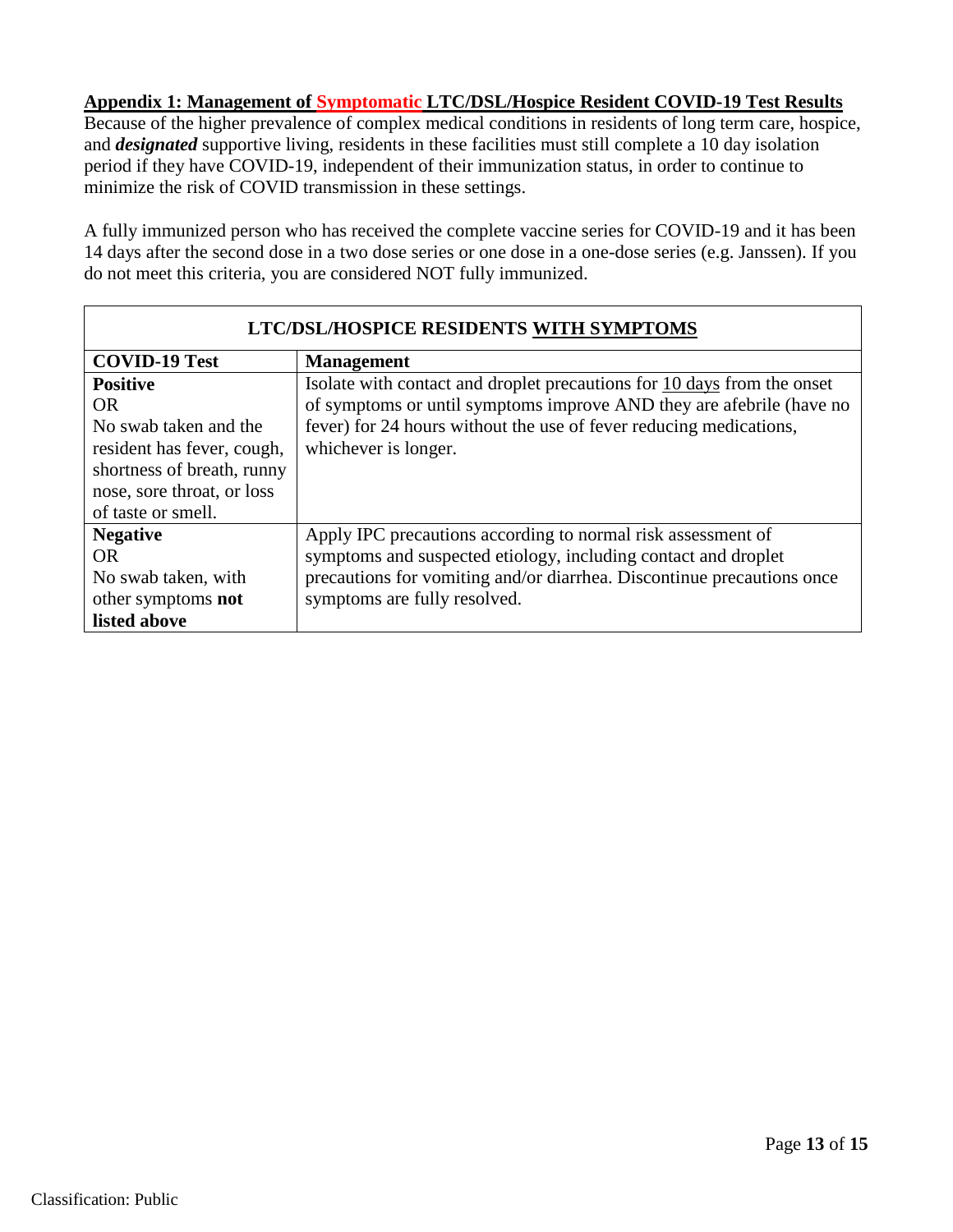### <span id="page-13-0"></span>**Appendix 2: Management of Asymptomatic LTC/DSL/Hospice Resident COVID-19 Test Results**

Because of the higher prevalence of complex medical conditions in residents of long term care, hospice, and *designated* supportive living, residents in these facilities must still complete a 10 day isolation period if they have COVID-19, independent of their immunization status, in order to continue to minimize the risk of COVID transmission in these settings.

A fully immunized person who has received the complete vaccine series for COVID-19 and it has been 14 days after the second dose in a two dose series or one dose in a one-dose series (e.g. Janssen). If you do not meet this criteria, you are considered NOT fully immunized.

| LTC/DSL/HOSPICE RESIDENTS WITHOUT SYMPTOMS |                                                                                                                                                                                                                                                                                                                       |  |  |  |  |  |
|--------------------------------------------|-----------------------------------------------------------------------------------------------------------------------------------------------------------------------------------------------------------------------------------------------------------------------------------------------------------------------|--|--|--|--|--|
| <b>COVID-19 Test</b>                       | <b>Management</b>                                                                                                                                                                                                                                                                                                     |  |  |  |  |  |
| <b>Positive</b>                            | Isolate with contact and droplet precautions for a minimum of 10 days from<br>the collection date of the positive test (this includes rapid antigen test date, if<br>taken prior to molecular).<br>Monitor for the development of symptoms. If symptoms develop, follow<br>recommendations for symptomatic residents. |  |  |  |  |  |
| <b>Negative</b>                            | Isolation is not required but continue monitoring symptoms.                                                                                                                                                                                                                                                           |  |  |  |  |  |
| <b>OR</b>                                  |                                                                                                                                                                                                                                                                                                                       |  |  |  |  |  |
| <b>NO</b> swab taken                       |                                                                                                                                                                                                                                                                                                                       |  |  |  |  |  |